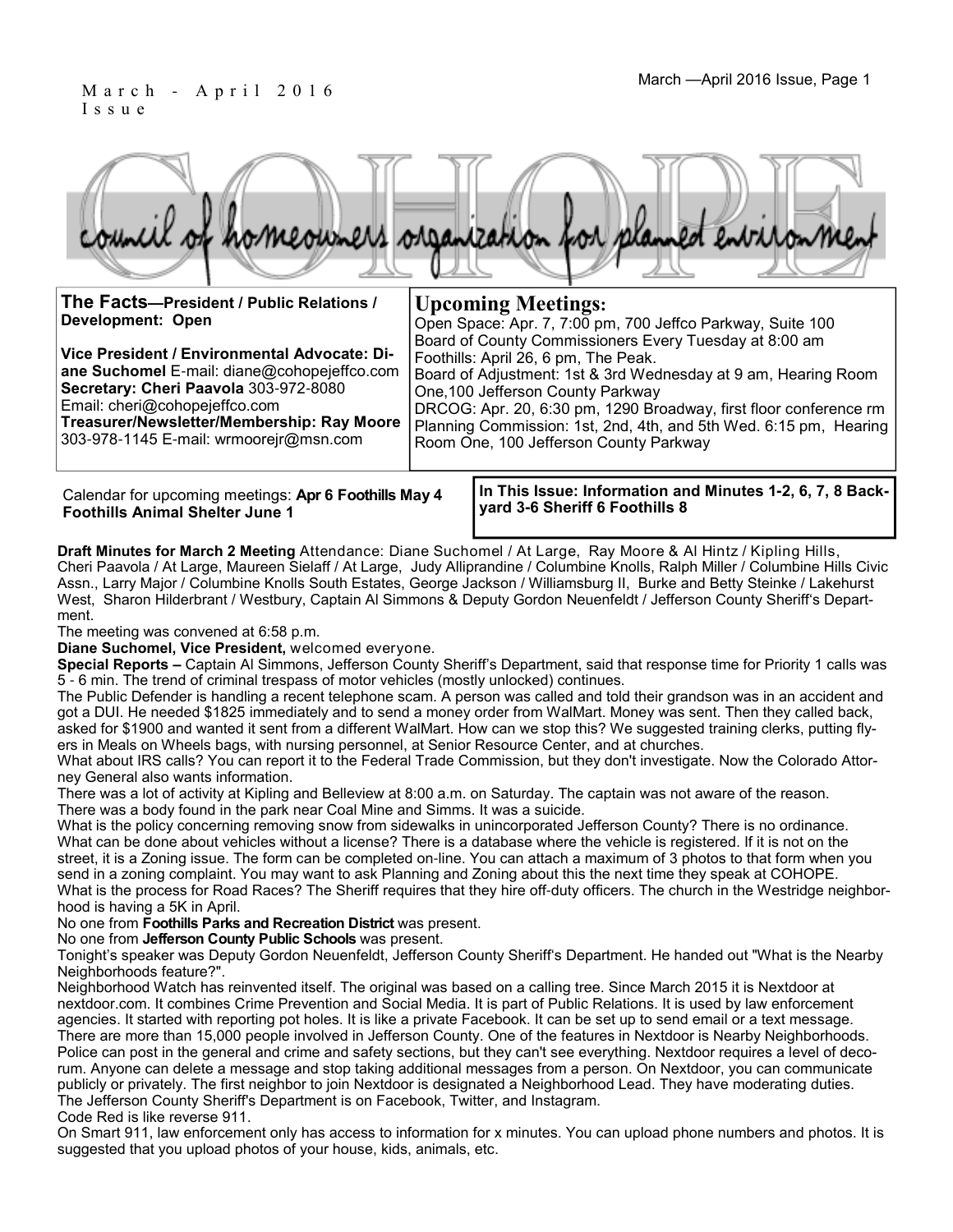You can use text-to-911 to text the Sheriff's Department.

You can contact Deputy Gordon Neuenfeldt at 303-271-5859. Although he is retiring on May 2nd. COHOPE members thank him for his service to our community over the years.

**Reports from Officers** Roll Call was taken. We had 13 members present and we have a quorum.

We do not have a President.

**Ray Moore, Treasurer,** was present. We have \$1,454.99. Dues are due next month. Dues notices will be mailed out. Cheri Paavola, Secretary, was present. The Minutes for Feb. were approved.

**Diane Suchomel, Vice President,** was present.

There is a Community Meeting on March 14th at 8600 S. Oak Way (just south of C-470). They want to rezone the property for multifamily townhomes.

There is a pre-application meeting for Waterstone Church at 5890 S. Alkire. They want to sell property on the south side. They want to put in 4 buildings with 16 units per building.

The Liquor License Hearing is March 3rd. There is a transfer of ownership for 1053 W. Chatfield and 7660 S. Pierce. There is a liquor license transfer hearing for the space that was formerly Chatfield's sports bar at 5500 S. Simms. There is a hearing for a new liquor license application for a place in Conifer.

Mountain Ridge at 7322 S. Carr St. wants to rezone.

The new version of Jmap for Jefferson County came out Feb 24, 2016.

Foothills Parks and Recreation District will not be asking for a mil levy increase this year. The deal for their property on the southwest corner of Columbine and Wadsworth fell through. Changes were requested that made the deal unprofitable. Concerning the Universal storage place near NE corner of S Kipling / W Coal Mine Ave., the Planning Commission didn't vote on the proposal on the original hearing date. They continued the case until March 9 with instructions to the applicant to meet with neighbors and county staff to try and work out their differences. The property owner's scheduled a meeting with only a few neighbors. They decided to reduce building height to 30 ft., increase the distance to their neighbors on the north to 40 ft, and change the shape of the building. After hearing testimony during the Planning Commission hearing on March 9 the commission members unanimously voted to deny the rezoning application. After that hearing the applicant withdrew their application to rezone the property for that storage facility so there won't be a BCC hearing on that case.

Diane has purchased a copy of the Registered Sex Offender's list for our area. Let her know if you want to see it.

Animal Control wants to remind us that it is coyote breeding season. Keep an eye on your pets.

**Old Business** The position of President for COHOPE is still open.

**New Business** Our Spring adopt-a-highway cleanup will be April 9th, with April 16th as the backup date in case of snow/rain on the 9th. Meet at West Bowles Community church at 8:30 a.m. If you want to participate and haven't already signed the County's required waiver form, then please see Diane at the April meeting to sign it.

**Announcements** Our speaker on Apr. 6th will be **Ron Hopp** of **Foothills Parks and Recreation District**. We adjourned at 9:03 p.m.—*Cheri Paavola, Secretary*

| <b>COHOPE Treasury Activity: March 2016</b><br>Beginning Balance March 2, 2016<br><b>Deposits</b><br>Rotherham, Suchomel, Fisher, Burdan, Auburn \$20<br>Lakehurst West, Westridge, Columbine Knolls S/E, Columbine Knolls HOA, Williamsburg II | <b>W R Moore, Treasurer</b> |   | 1454.99<br>340.00 |
|-------------------------------------------------------------------------------------------------------------------------------------------------------------------------------------------------------------------------------------------------|-----------------------------|---|-------------------|
| Columbine West \$40<br><b>Withdrawals</b><br>April newsletter \$5.39, Dues Mail out \$11.27<br><b>Ending Balance April 6, 2016</b>                                                                                                              |                             | S | 16.66<br>1778.33  |

*From Jeffco website* **Jeffco Open House for Job Seekers—**Are you seeking more than a paycheck? Come to the Jefferson County Open House on April 5 from noon to 7 p.m. The Open House will be at the Jefferson County Fairgrounds, 15200 W. 6th Ave., Golden.

No matter if you're starting a new career or continuing on your chosen path, Jefferson County has many diverse career opportunities for people at any stage of their careers. Whether it is social work, construction, law enforcement or being a park ranger, librarian, nurse or IT professional, you will find almost any career opportunity at every level you are looking for. Come learn more about the county and its different departments, potential job openings and all of the opportunities we have to offer that make working at Jeffco more than a paycheck. There will be snacks, prizes and giveaways. Human Resources 303-271-8400

COHOPE's Spring-time Adopt-a-Highway cleanup will be on Sat. April 19. Meet at 8:30 a.m. in the parking lot of W Bowles Community church. Everyone participating must sign the County's release waiver prior to helping with the cleanup. If you have already signed the form, then you don't need to sign it again. The County provides the trash bags and orange vests. If it snows/rains then, the trash pick up will be the following Saturday, same time/place.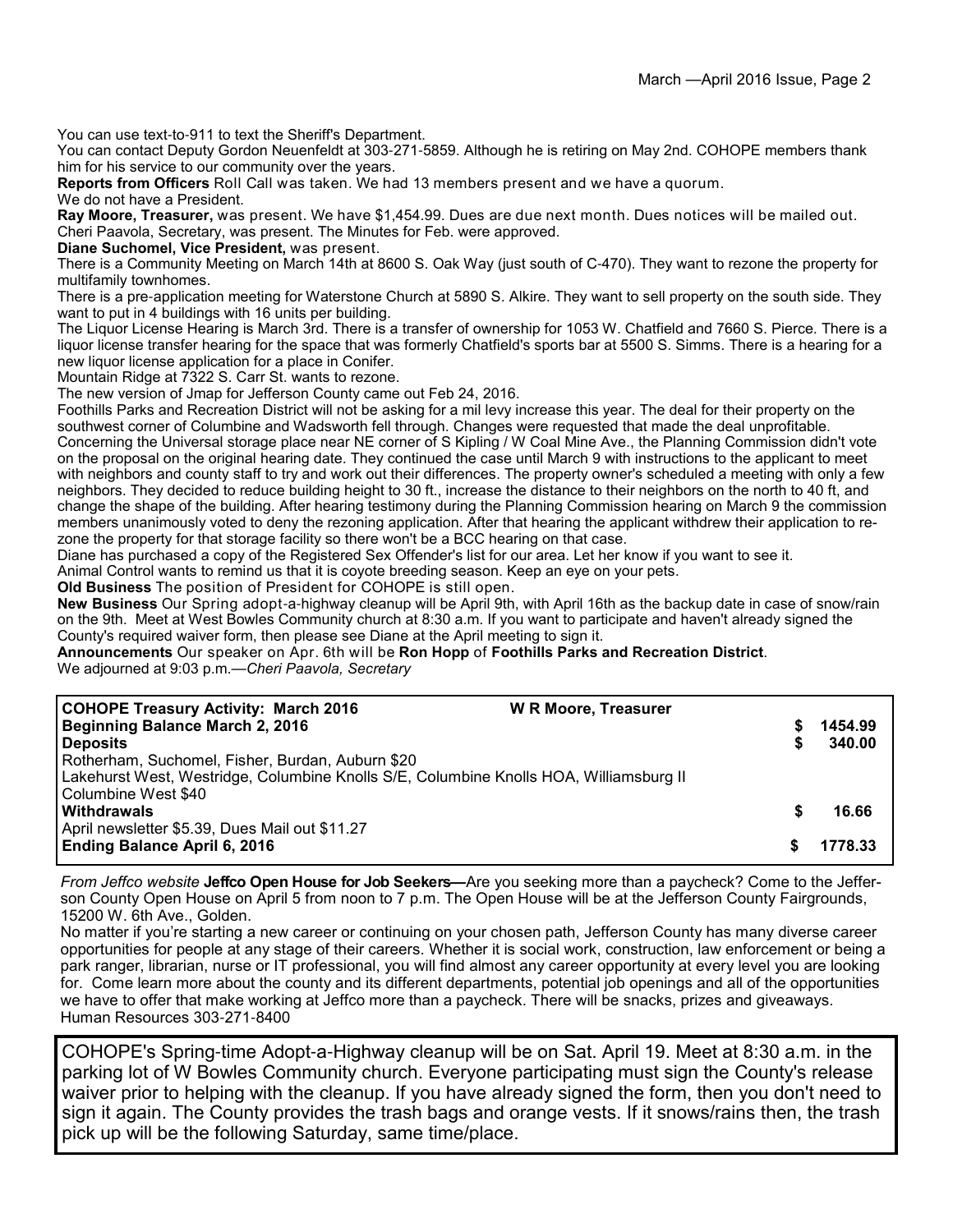# **THE BACKYARD**

## Columbine Hills News

*From* **President's Corner** Howdy folks! Finally, we are on the down side of winter... I remember wanting to take potshots at the groundhog last month, but I think we may make it to spring. I'm ready to start turning over ground and get my garden boxes ready. Hey the Caucuses were just a couple of days ago, did you do your part in the political process? I'm afraid this is going to be a very exciting but long election season.

You have all received a request from us to join CHICA. Please consider mailing that back with your \$25 donation. We can do only so much for our community when so few actually join. We only get about 20% of our neighbors to participate. I would really like to hear from you on how to make this effort more successful and how to make our community an even better place in which we all can live. We meet the second Saturday of each month at 0900. During the winter months we meet at St. Philip church at the corner of Ken Caryl and S Kendall. In the time of nicer weather we meet in the park on S. Kendall and W. Canyon Ave. I invite you to come and share your concerns and ideas to us. Please keep in mind we are just a civic association and we have no binding by-laws. We are here to help make our community desirable. Here's to an early spring! Be the kind of neighbor you wish you had. — *Randy Montgomery* – *CHICA President, rmontgomery@frcs.org*

## Columbine Knolls Voice

*From* **January 12, 2016 Board Meeting** Matt calls meeting to order at 8:07 p.m. Board Members in Attendance: Natalie McClish, Adam Brewer, Lee Woodbury, Skip Wilcox, Judy Alliprandine, Birgit Whitelaw, Matt Hale, Bryan Slekes, Steve Hantelman. No Guests

Committee reports Safety, Beautification and Maintenance--Birgit—Entrance cleanup bids presented. Lee motions to approve. Solid Rock Landscaping bid for \$3300 for entrance cleanup for the Sheridan, Skip seconds, and Adam abstains, all in favor.

Lamar and Portland streetlight has been knocked down.

Covenants and Architectural Control--Matt—I have a rough draft of ACC guidelines. To be reviewed and presented in February. We have final letters out to residents that are violating the RV covenant. We might be going to court.

Special Events/Programs- Special events to propose events and budget for events in 2016.

Old Business— Skip to research cleanup day 2016 options. Matt to research liability insurance quotes. Thank you cards for former board members (Rachel Landess and Shirley Jervis)

New Business— Adam to resign from Secretary position but remain on the board.

Email addresses updated for ckha.org email alias (within the website).

Update admin contact on domain name. (ckha.org) will have Jeff update to accounts@ckha.org

Look into website responsive design in February.

New PayPal account for CKHA. Bryan will set up new account ASAP.

Lee to nominates Matt to remain president, Birgit seconds, All in favor

Matt nominates Bryan to remain vice president, Lee seconds, All in favor.

Matt nominates Nathalie to take the role of treasurer, Judy seconds, All in favor

Matt nominates Steve to be secretary, Bryan seconds, all in favor.

School PTA to borrow sandwich board signs.

Matt adjourns meeting at 9:27p.m.

## **Columbine Knolls South II REVIEW**

*From* **President's Corner** The Hello everyone, what an exciting beginning to the year with the Broncos winning the Super Bowl! I am pleased to announce the officers for the 2016 Columbine Knolls South II Board of Directors. Bob Pellegrini will be our Vice President and continue to chair the ACC Committee; Debbie Opperman will continue as our Treasurer; Robert Sudar will continue as our Secretary and I will be your President. New to the Board, please welcome Bob Haberkorn, Larry Opperman and Pam Horiszny who will support the ACC Committee. Stephanie Haberkorn will chair the Landscape Committees, Bob Haberkorn will chair the Social Committee and I will chair the Welcome Committee. We have a number of great volunteers for the Landscape Committee and Welcome Committee; however, we are still recruiting volunteers to help on the Social Committee. If you are interested in helping plan the Annual Holiday Hayride please contact myself at jblake5280@gmail.com or 303-842-2306. Thanks to all the Board and Committee members for their willingness to volunteer and their dedication to make this a better place for each of us to live!

This is the time of year that the CKSII Board of Directors interviews and selects the newsletter carrier for our community newsletter, The Review, for the upcoming year. Congratulations to Isaac Nelson for being selected for the position. We are confident that he will do a great job of delivering The Review to your home each month. I am continually impressed with the great kids we have in this community.

If you are interested in staying in touch with neighborhood happenings, I invite you to join our private community site,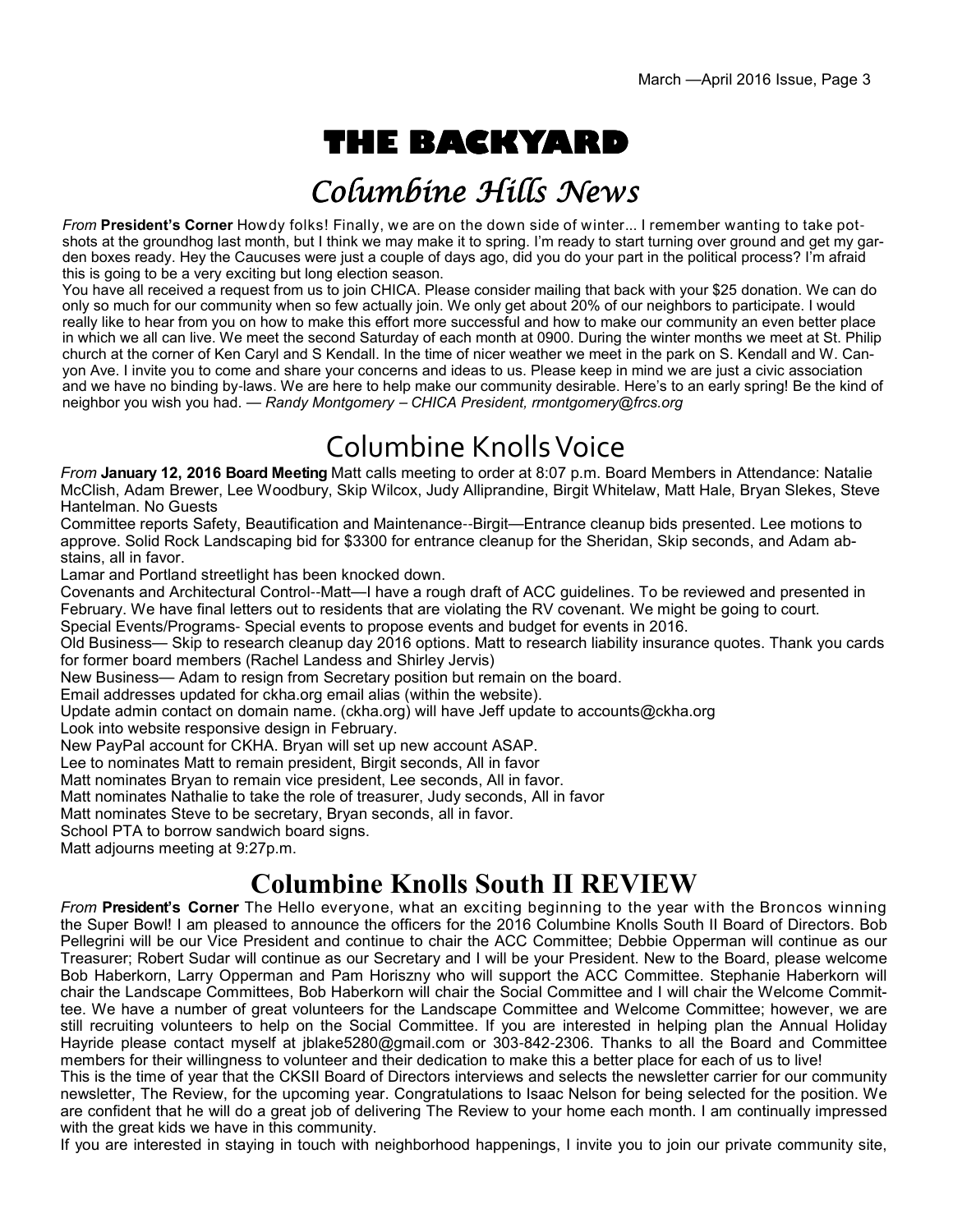Columbine Knolls South II Nextdoor. Currently over 120 neighbors are participating on the site and it's a convenient location for the Board to post time sensitive information, the Jeffco Sheriff's Office to communicate crime and safety information and neighbors to stay informed on local events or even post items for sale/free. To join go to nextdoor.com/join and use code ZXJKDJ.

The next CKSII HOA sponsored event will be the Community Garage Sale on June 3-4. This is a great time to clean out your garage and closets and make a little money at the same time!—*Jennifer Blake, President CKSII HOA*

*From* **Annual Meeting Minutes from February 9, 2016**—President, Jennifer Blake, called to order the February 9, 2016 meeting of the HOA Board of Directors at 7:00 pm. Board members Jennifer Blake, Debbie Opperman, Bob Pellegrini, Larry Opperman, Bob Haberkorn, Pam Horiszny, and Robert Sudar were in attendance along with Roger Borcherding of DARCO Property Management.

Introduction of Newsletter Delivery Candidates: Presentation: Isaac Nelson attended to present as a candidate to deliver the neighborhood newsletter this year. Isaac answered several questions from the board. Isaac was the only candidate to attend the meeting. Vote: The Board voted unanimously to approve Isaac as the newsletter carrier this year.

Treasurer's Report: Debbie reported the HOA currently has 290 members. Debbie is exploring options for new certificates of deposit when one of the ones held by the HOA closes its term in June. Debbie will report back to the board with options at the next meeting.

ACC Committee: Bob Pelligrini reported 2 requests and 2 approved with 0 in pending status. Applications were as follows: 1 for a patio door and 1 for landscaping.

Welcome Committee: Jennifer Blake and Stephanie Haberkorn went out and delivered welcome boxes to six new residents. They plan to deliver more before the next meeting to our newest neighbors.

Management Report: Two inspections were conducted in January. Nineteen violations were processed by mail and personal contact. Included were 4 hauling trailers, 1 moving trailer, and 14 homes with visible trash containers. Visible trash can violations are a common violation when there is lots of snow on the ground. If you have concerns about a notice you received, feel free to contact DARCO HOA Property Management directly to discuss. 303-925-0150

New Business: NextDoor Community Site – Jennifer reported that over 120 neighbors have joined and it's been a great site to communicate time sensitive info or community reminders. Jennifer will be adding a flier to welcome kits and will mention the site in several newsletters this year. Collecting of homeowner emails – Debbie is looking to update homeowner contact information to better be able to send community-wide reminders or time sensitive email blasts about important news such as trash pick-up delays. Debbie is looking into the most private and secure options available.

Special Event Dates: June 3-4 Community Garage Sale, June 8 – Large Item Pickup, December 4 – Holiday Hayride The meeting was adjourned at 7:45 pm.

## Columbine West Civic Association Newsletter

*From* **A Moment With The Board** The February 9th CWCA meeting of volunteers was at Dutch Creek Elementary, business was conducted as usual. The meeting was lively and constructive.

The calendar of events has begun to be set. Continue to watch the calendar unfold this year. CWCA has scheduled, supported and seen volunteers help to run Dumpster Day/ Big Event since 2010. Our current chairperson is stepping down and we are looking for a new chairperson. This is a 'turn key' event. All providers, phone numbers and details are outlined for a new volunteer to jump right in. Dumpster Day has been a neighborhood wide event that residents look forward to each year. It started in the Dutch Creek parking lot and was soon moved to The Church For All Nations. If you are looking for a volunteer opportunity, give us a call or email. The community entrances are in need of some tender loving care. Do you have a green thumb? Do you have some time to invest back into the neighborhood? Would you like to help with some garden work days? Give us a call or email if you would like to get your hands dirty.

New homeowners will soon be receiving Welcome Bags filled with useful information pertaining to the neighborhood and the community at-large. Take a look. The Board is working hard to encourage new volunteers to step forward and help the community efforts. Currently we have a few newsletter routes OPEN and are in need of volunteers. Please call 303-904-8218 if interested. The newsletter remains the most important way of notifying neighbors about community events, while Nextdoor.com network has proven to be an effective way to remind Columbine West neighbors on upcoming events too. If you have questions, feel free to call the voicemail line or email CWCAtalk@gmail.com. Remember if you have any suggestion of ideas, call the voicemail, drop an email, just contact us. Look forward to hearing from the community.

## The Leawood Rapporter

*From* **Leawood Civic Association Minutes February 3, 2016** At the The Annual Election Meeting for 2016 was called to order at 7:05 p.m. The board members in attendance were Mike Shaw, Richard White, Paul O'Connor, Debby Baker, with Ike Nelson and Chip Langowski attending as resident members.

General ongoing business was conducted including review of the Treasurer's Report, upcoming events, membership etc. A budget of \$350 was established for the Annual Easter Egg Hunt on March 19th. Any costs above that amount will be covered by volunteer donations.

Prior to the election, the board structure was discussed including ways to operate without a President or Secretary. The board will continue to function with the vacant positions until new board members and volunteers can be found. The annual election then took place with all nominations seconded and approved with a majority of votes by those present. The board positions are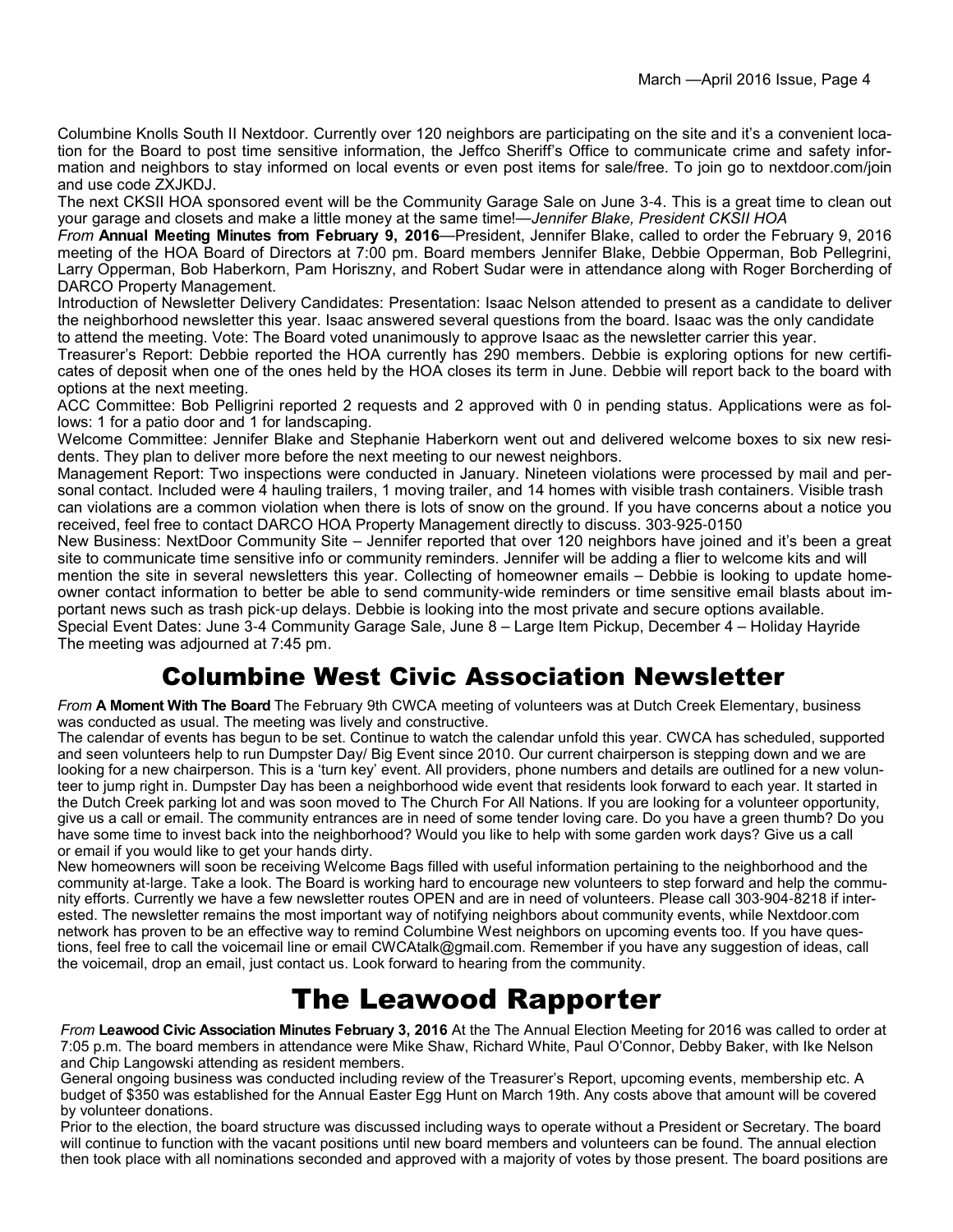as follows: Paul O'Connor, Vice President acting as interim president; Richard White, Treasurer and assisting with duties of the Secretary; Debby Baker, Board Member and Rapporter Editor; Mike Shaw, Board Member and Website Administrator; Rhonda Eveleth and Nancy Bock, Board Members. Congratulations to our newest Board Member, Chip Langowski! We are so happy that he has chosen to join us!

Board discussed what needed to be done to transition administrative controls from prior Officers to the remaining Officers of the Board. A Resolution will be prepared and signed so that bank access can be transferred. Mike Shaw will continue to assist during the transition period. The Board agreed that another Volunteer night was needed. It will be at the April meeting on April 6th from 6:30-8:30 p.m. at Leawood Elementary. Assignments were made for scheduling and food etc. Board members will reach out to other Leawood residents in an effort to increase attendance and support of the LCA. Meeting was adjourned at 8:12 p.m.

*From* **Leawood Metropolitan Recreation and Park District Minutes February 10, 2016** The meeting was called to order at 6:36 p.m. by President Kyle Sargent. Members present were: Directors Donna Snyder/Treasurer, Linda Smith/VP/Secretary, Jennifer Dawe, Debby Baker/Special Projects and Designated Election Official and Parks Manager, Dave Padilla.

Oath of Office - Linda presented the Oath to Jennifer. Documents were signed and will be forwarded the Colorado Department of Local Affairs. Public Comment/Correspondence - Donna received a letter from the Colorado Department of Local Affairs(DOLA) requesting our resolution on our mill levy. Donna stated she had sent it but will forward a copy again. Debby stated she had informed the Leawood Civic Association of our intent to clear out the storage shed at the Leawood Pavilion and use all the space for Park Board District files. Files have accumulated at all board member's homes and need to be in one place. Linda noted that residents have been great at picking up after their dogs, especially when it snows. Keep up the good work and thanks. If we could just get the geese to do that!

Treasurer's Report – We have started receiving 2016 ownership tax income. Invoices for the month include: postage, United Site Services, Waste Management, Denver Water, Dave's invoice and reimbursement to petty cash and snow removal invoice, Excel, license fee for trailer, notary stamp for Linda, Alpha Page invoice. Donna stated the check for Valles has not been cashed and feared it was lost. She will stop payment on the check and issue a new one to Vales. Linda moved the Treasurer's report be received and bills paid. Debby seconded and the motion passed. Donna has files ready for the new auditor. Donna and Kyle have contacted Conservation Trust relating to calculating our District population. This relates to our share of lottery funds to be received. Dave requested a credit application be submitted for Alameda Nursery since we may be using them more this year.

Parks Manager Report – Dave met with personnel at Southwest Metro Water and Sanitation to request that they let the District handle the repairs to the damaged concrete done during the C-line sewer project. SMWS's contractor has not responded to the District. They have agreed to cut us a check; and we will have POPS Concrete do the work when the check is received and the weather permits. Areas have already been marked that will be repaired. Dave will be purchasing four benches we approved last year. Three will be installed in Weaver Park and placement of the fourth one has not been determined yet. New wear bars for the ATV have been made by JS Welding. Dave has contacted a painter for pricing on re-painting the metal fences at Weaver and Leawood Parks. We approved for Dave to purchase a sand spreader for the ATV to use as needed after snows. He has been spreading sand by hand after he plows in areas in Raccoon and Weaver Parks. The sand has been successful in keeping the walks from being too icy.

Urban Drainage notified us they will be working in Raccoon Park when the weather permits. They plan to repair the boulder wall that was done many years ago. The water is undermining the south end of the creek. The repair will involve adding boulders, grouting and will take 7 to 10 days. Work will start on cleaning out the storage area in the pavilion at Leawood Park. We are considering adding more lights and possibly some heat so we can use the space more efficiently, possibly making room for a table/chairs for a small meeting area. Files are overwhelming the board member's homes and the need for all files to be in one place is important with easy access.

Dave was busy with snow removal for three events so far in February and sand was added as needed. Thanks to Dave for keeping our walks clear. Doggy bags were replenished and trash taken to our dumpster.

New Business – Election 2016 - Debby reported the Call for Nominations was published in the Columbine Courier on Wednesday, February 10. Linda Smith, Donna Snyder and Kyle Sargent are up for re-election and all plan to run again. Self nomination forms are due to Debby by February 26, 2016.

Requests to use Leawood Park baseball field - Linda received a call and email from South Jeffco Sports to use the baseball field this Spring. Kyle will respond to South Jeffco Sports and also follow up with a resident who was also interested in the field for his team. A decision will be made at the March meeting related to the fee and who will be using the field. Adjournment – The meeting was adjourned 8:22 p.m.— *Linda T. Smith, Vice President and Secretary*

# **Westbury**

**Goals for the 2016 HOA Board**— Increase participation at monthly potlucks (please come join us for dinner!)

20% dues-paying members

Host community-building events

WHOA will be an advocate for our residents

Research a college scholarship, sponsored by the neighborhood, for Westbury high school senior(s) to possibly implement in 2017

Research new safety measures to prevent crime in our neighborhood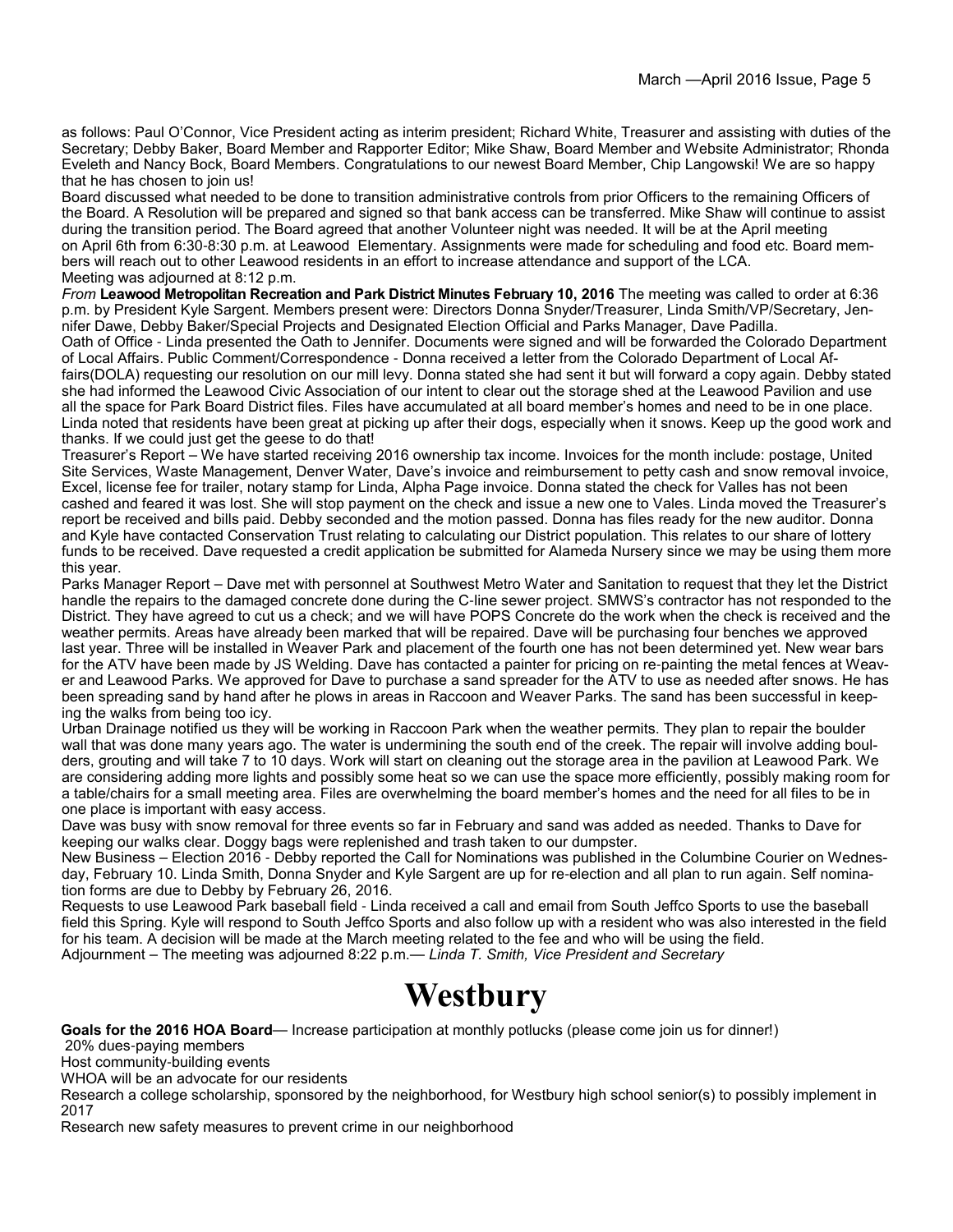## **Williamsburg II News**

*From* **President's Message** Greetings to the month of March. The arrival of longer days as Daylight Savings Time kicks in. Don't forget to "Spring" forward and set your clocks ahead an hour the weekend of March 12/13th. Personally, I think the additional evening daylight is more than worth the lost hour of sleep. The Annual Membership Drive continues. Now you can pay online with PayPal. Please contribute and support our efforts.

The Easter holiday arrives early this year on March 27th. Don't forget to bring the kids out to Eagle Meadows Park for The Annual Easter Egg Hunt scheduled for Saturday March 19th beginning at 10 a.m. Should Mother Nature not cooperate that day, an alternate date the following Saturday, March 26th, has been penciled in. Speaking of Easter, we need a new volunteer to be Mr. Easter Bunny this year. Any teens out there interested? Call any board member.

Noted in last month's newsletter, both myself and Sharon Erickson are departing from the Board. This will leave at least two open spots on the board and will be effective after the Annual Meeting in March. Our decisions include personal reasons, but also, this was really the plan of action during the transition of the board in July of 2014. And so it's now time to move on. Of course, new volunteers will need to step forward to fill our spots and related duties. Hope that might be you! See related article. Williamsburg II remains a great community in which to live. Thank you to all who contribute, cooperate and work hard to keep it that way.— *Mike Eppers*

**April is Child Abuse Prevention Month by by Sheriff Jeff Shrader—**Myth: Abuse is always violent. Fact: Emotional abuse and neglect are not as obvious as physical abuse, but they can be just as harmful. They may go on longer because the signs are harder to recognize.

Myth: Most abusers don't know their victims.

Fact: Some children are abused by strangers, but more than 90 percent of victims are abused by someone then know, including family members or friends.

Myth: Abused children become abusers as adults.

Fact: Not all victims of abuse become abusers later in life. Research shows that roughly 30 percent of people who are abused as children grow up to be abusers. Victims who are able to report and deal with the effects of their abuse are less likely to become abusers themselves.



Myth: A child being abused will speak up about it.

Fact: Most children never report being abused. Abusers threaten or pressure a child to stay silent. Children need to be instructed to tell a trusted adult if anyone makes them uncomfortable or acts in an inappropriate way.

Myth: Only 'bad' people in low-income families harm children.

Fact: Child abuse occurs in families of every race, culture, and income level. It also can happen when loving parents become frustrated and overreact. Even unintentional harm is abuse if the injury is due to a punishment.

### **5 Ways You Can Help Prevent Child Abuse**

1) Wear a blue ribbon to spread the message that every child matters.

2) Volunteer with community programs that support children and families. (Karlis Family Center, Ralston House, Family Tree, Wings)

3) Be there for kids; listen and empathize.

4) Reach out to a parent who seems overwhelmed.

5) Know the signs of child abuse.

### **Warning Signs of Child Abuse**

Unexplained or suspicious bruises, welts, burns or fractures, Unkempt or malnourished appearance; Depression, anxiety, or sudden mood swings; Disturbed sleep; Fear of a certain person or place; Changes in eating habits; Self-harm or suicide attempts; Wetting or soiling accidents not related to toilet training; Unusual knowledge of body parts or sex. Always take children's talk of being abused seriously. Call 911 or 303-277-0211 immediately! If you have questions or unsure what to do, call the National Child Abuse Hotline at 1-800-799-7233.

**Join us for the 23rd Annual Courage Walk—**On Saturday, April 16th, Jefferson County Sheriff's Office victim advocates will host the 23rd annual Courage Walk for victims' rights at the Jefferson County Courts and Administrative Building. The purpose of the walk is to honor the strength and courage of crime victims, and to honor those who lost loved ones to violence. For more information visit: www.jeffco.us/sheriff/news/2016/Annual-Courage-Walk-honors-victims-ofcrime

*From Jeffco Website* -**Board Appointments – March 15** The Board of County Commissioners, at its March 15 hearing, appointed several citizens to nine of its volunteer boards and commissions.

**Board of Adjustment** Edward Ford and Curt Bourg were reappointed to serve on the Board of Adjustment (BOA). Michael Hult was appointed as an alternate. The BOA considers granting variances or special exceptions to established zoning regulations in cases where property owners cannot meet the standards in their zone districts.

**Board of Health** Kimberley Krapek was appointed as a member of the Board of Health. This board is in charge of establishing any fees for public health services. Along with the more commonly known health services, it is also in charge of the environmental health services such as water quality control, sewage disposal, air pollution control and food inspection.

**Board of Review** Robert Loveridge was reappointed to serve on the Board of Review. This board hears appeals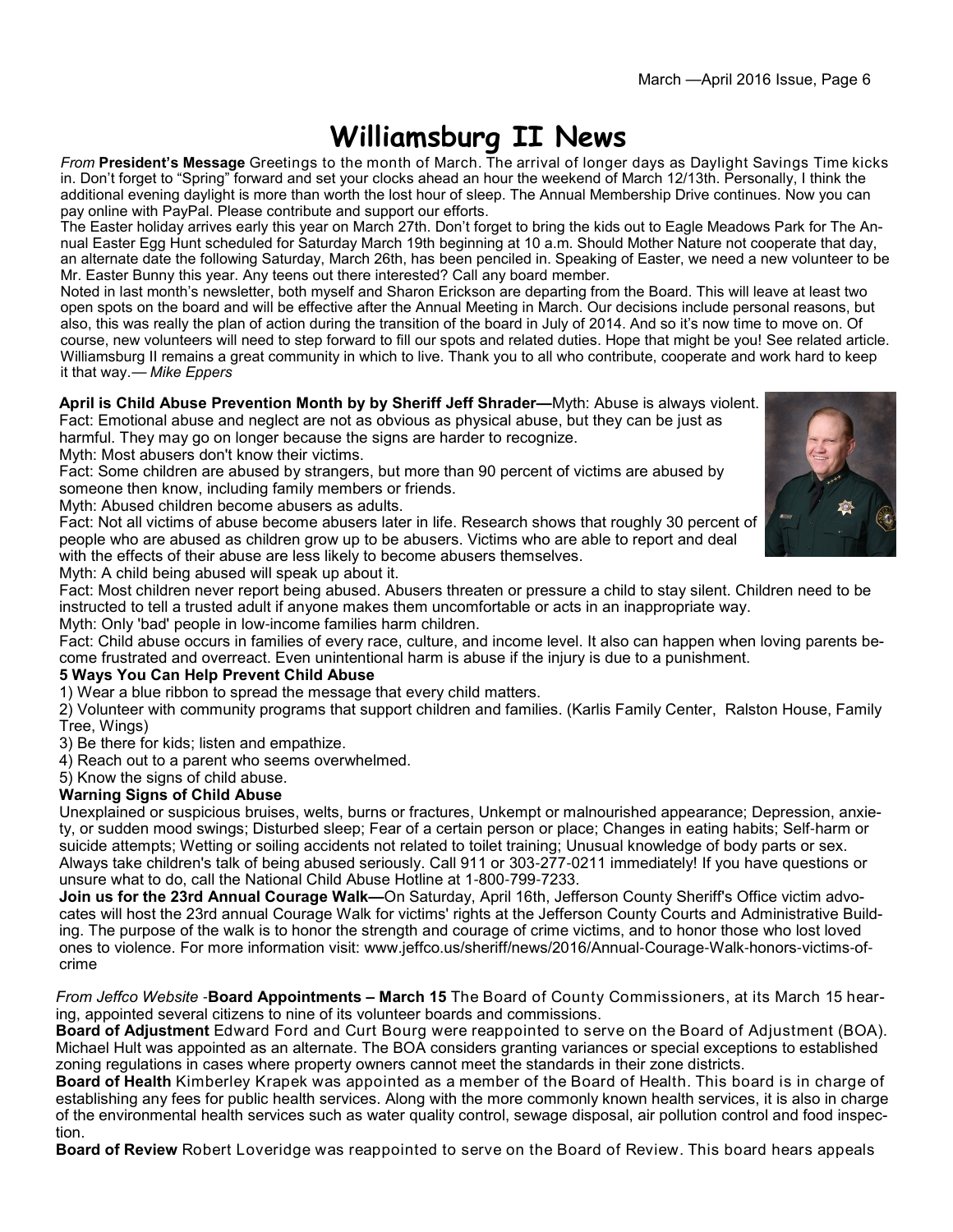|                             | Jan1 Dec 31 | <b>Actual</b> | <b>Budgeted</b> | 2016 Budget-Assumed the same basic                                                  |
|-----------------------------|-------------|---------------|-----------------|-------------------------------------------------------------------------------------|
| <b>Budget Yr</b>            | 2016        | 2015          | 2015            | expenses and income from Dues as 2015.                                              |
| <b>Income</b>               |             |               |                 | We will have to rent Lilley Gulch twice for                                         |
| Bank Account, yr start      | 1631.96     | 1631.18       | 1631.18         | meetings (\$80). I also assumed we would<br>not have a Summerset Booth, so if we do |
| Est Dues income             | 580.00      | 580.00        | 540.00          | that expense will have to be added (which                                           |
| Est other income            | 0.00        | 0.00          | 0.00            | would be around \$75). Overall, we appear<br>to be holding our own.                 |
| Total for year              | 2211.96     | 2211.18       | 2115.18         | Ray Moore, Treasurer                                                                |
| <b>Expenses</b>             |             |               |                 |                                                                                     |
| Newsletter/postage          |             |               |                 |                                                                                     |
| est. $$7 /$ month           | 84.00       | 67.62         | 84.00           |                                                                                     |
| PO box                      | 60.00       | 58.00         | 56.00           |                                                                                     |
| Picnic / Xmas Expenses      | 150.00      | 118.84        | 250.00          |                                                                                     |
| Booth + Shelter             | 140.00      | 140.00        | 200.00          |                                                                                     |
| Website                     | 110.00      | 104.76        | 120.00          |                                                                                     |
| Other*                      | 90.00       | 90.00         | 50.00           |                                                                                     |
| Total for year              | 634.00      | 579.22        | 760.00          |                                                                                     |
| Est $+$ / - for year<br>Est | $-54.00$    | 0.78          | $-220.00$       |                                                                                     |
| Jan. 2016<br>funds.         | 1577.96     | 1631.96       | 1355.18         |                                                                                     |

\* Copies Colorado report fee

Liley Gulch rental

and makes special exceptions or amendments of the Building Code in quasi-judicial hearings. The board also makes suggestions on amendments in the building codes to the BCC.

**Citizen Review Panel** John Bernhart and Sam Wright were reappointed to the Citizen Review Panel. This panel reviews grievances to determine the legitimacy of complaints against Jeffco Human Services personnel and submits recommendations to the director of Human Services for resolution. The recommendations are limited to those actions within the authority of the director.

**Developmental Disabilities Resource Center Board (DDRC)** David Pemberton was reappointed to the DDRC. The DDRC oversees the operations of the Jefferson County Developmental Disabilities Resource Center, which provides services and training for individuals with developmental disabilities.

**Library Board** Travis Blacketter and Brian DaLaet were reappointed and Deborah Deal was appointed to serve on the Library Board. This board is the governing board that oversees the affairs of the Jefferson County Public Library. It employees the Library's executive director, recommends a budget to the BCC and oversees libraries and library assets.

**Metropolitan Football Stadium District Board** Donald Johnson was chosen to represent the county on the Metro Football Stadium District Board. The board oversees the Metropolitan Football Stadium District. The district is a body corporate and political subdivision of the state of Colorado established pursuant to the Metropolitan Football Stadium District Act, Article 15, Title 32 of the Colorado Revised Statutes. The district includes all or part of the seven counties in the Denver metropolitan area. It was created for the purpose of planning, acquiring land and constructing a professional football stadium.

**Planning Commission** Tom Hatton was reappointed and Curtis Westphal was appointed as regular members to the Planning Commission. The commission makes recommendations on a wide variety of land use applications including rezonings, special uses, vacations, special district service plans and subdivision plats. It is responsible for adopting updates to the county's Comprehensive Master Plan.

**Scientific and Cultural Facilities District (SCFD) Board** Rob Johnson was selected to represent the county on the SCFD. This board reviews and oversees distribution of SCFD funds from a 1/10 of one percent sales and use tax to cultural facilities throughout the seven-county Denver, Colorado metropolitan area. These funds support scientific and cultural facilities whose primary purpose is to enlighten and entertain the public through the production, presentation, exhibition, advancement and preservation of art, music, theatre, dance, zoology, botany, natural history and cultural history.

**Got Slash?** - It's time to start spring cleaning your property and clearing out all your tree debris! Jefferson County is